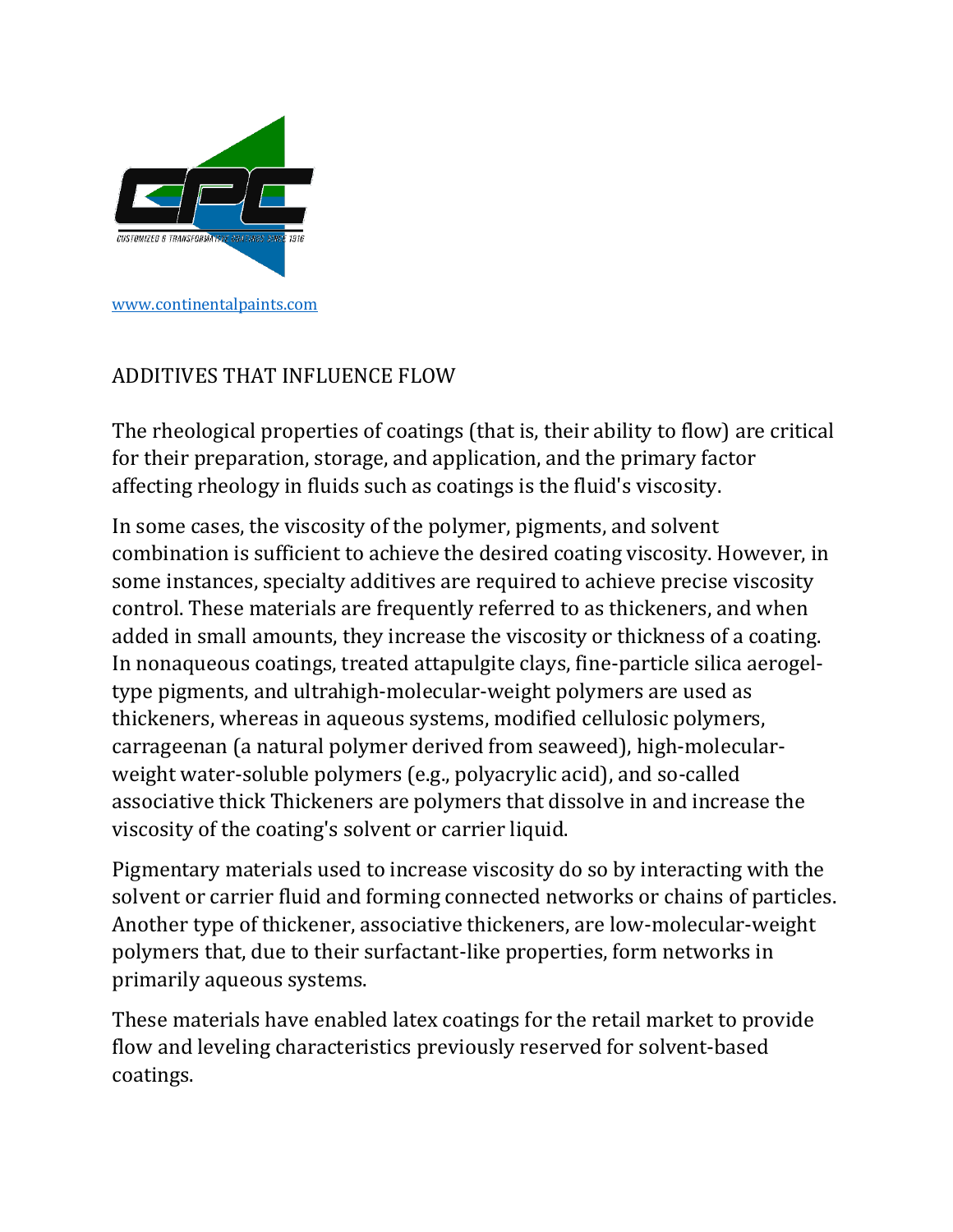### Activators and driers

Catalysts and driers are another critical component of low-concentration coatings because they aid in the acceleration of the film-formation reaction. Catalysts for curing were discovered by chance when it was discovered that the presence of lead oxide pigments such as red lead caused oil-based coatings to cure more rapidly and thoroughly than when they were not present. This reaction is initiated by the Pb2+ ion, which reacts with the fatty acid components of the drying oil to form organic salts. The lead–fatty acid salt catalyzes the decomposition of organic hydroperoxides formed when oxygen from the air reacts with unsaturated fatty acids found in drying oils. As a result of the hydroperoxides' free radical decomposition products, chain reactions known as oil drying occur. While leadbased pigments and driers are no longer available due to their toxicity, alternative organometallic driers such as cobalt and zirconium naphthenate are frequently used in alkyd and oil-based coatings.

Catalyzed reactions are also used to catalyze the majority of cross-linking reactions, such as the polyol-polyisocyanate reactions that occur during the formation of polyurethane coatings. Dibutyltin dilaurate (DBTDL) is frequently used as a catalyst to accelerate the urethane reaction in this reaction class. Other cross-linking reactions utilize specific catalysts that accelerate the reaction sufficiently to result in the formation of a film within a reasonable amount of time after application.

Wetting of solid surfaces by the fluid phase is required for both the production and application of coatings. Wetting agents are chemicals that alter the surface properties and surface tension of the coating fluid. (In fact, these ingredients are very similar to those found in dishwashing liquids, hand soaps, and shampoos and are classified as surfactants.) Wetting agents assist the fluid phase in wetting pigment particles during the pigment dispersion process (see below), and they also assist the coating in reducing its surface tension, allowing it to properly wet the substrate upon application.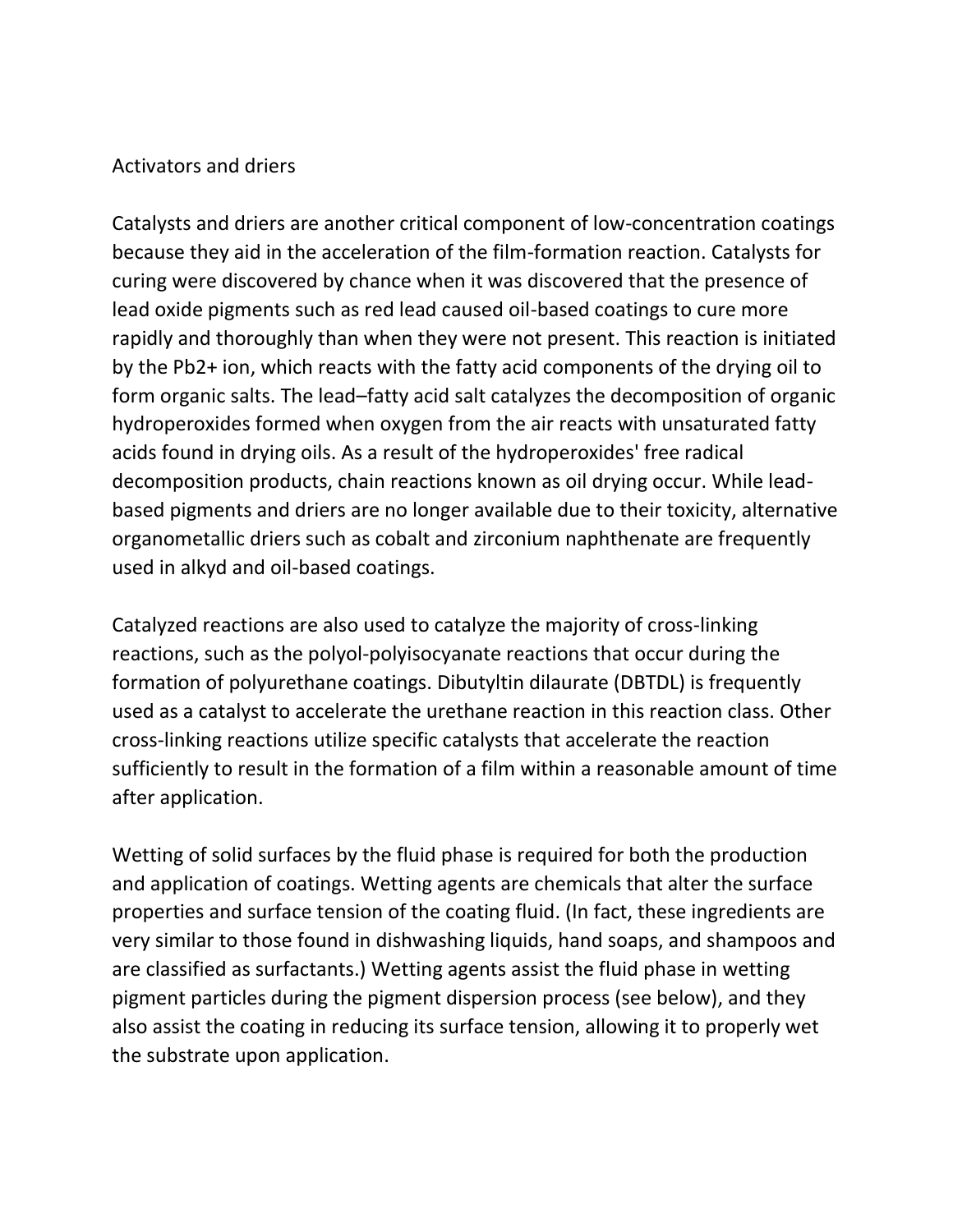## Agents diffusion

To perform optimally, pigment particles must act independently of one another in the coating film and must therefore remain well dispersed throughout manufacturing, storage, application, and film formation. Unfortunately, colloidal dispersions, such as those used in liquid coatings, are inherently unstable and must be stabilized to avoid the flocculation that occurs in unstabilized systems. To accomplish this, dispersing and wetting agents are added to coating fluids during the pigment dispersion process used in the manufacture of coatings. Dispersing agents, alternatively referred to as dispersants, are typically relatively lowmolecular-weight materials that strongly adsorb onto pigment particles and act as a repellent barrier to the positive forces of interaction that exist between all particulate materials. While a portion of the film-forming polymer may serve as a dispersant in many solvent-based coatings, separate dispersants are typically added in aqueous systems (particularly latex coatings).

### Defoamers

A disadvantage of specialty additives is that they frequently contain surfactants, which stabilize foam in the liquid coating. Additionally, portions of the coating polymer are surfactant-based, contributing to the foam's stability. Foam frequently creates issues during the manufacturing and packaging processes, and it frequently results in film defects such as bubbles and subsequent thin spots during application. Defoamers—substances that destabilize or break foams—are frequently added to coatings to address this issue. Although the mechanism of defoamer action is not fully understood, the agents appear to act by destabilizing bubble surface films or by spontaneously spreading on the surface of these films as they form and breaking the bubbles. Defoamers are frequently composed of silicone oils with the addition of fine silica particles as a carrier for the silicone.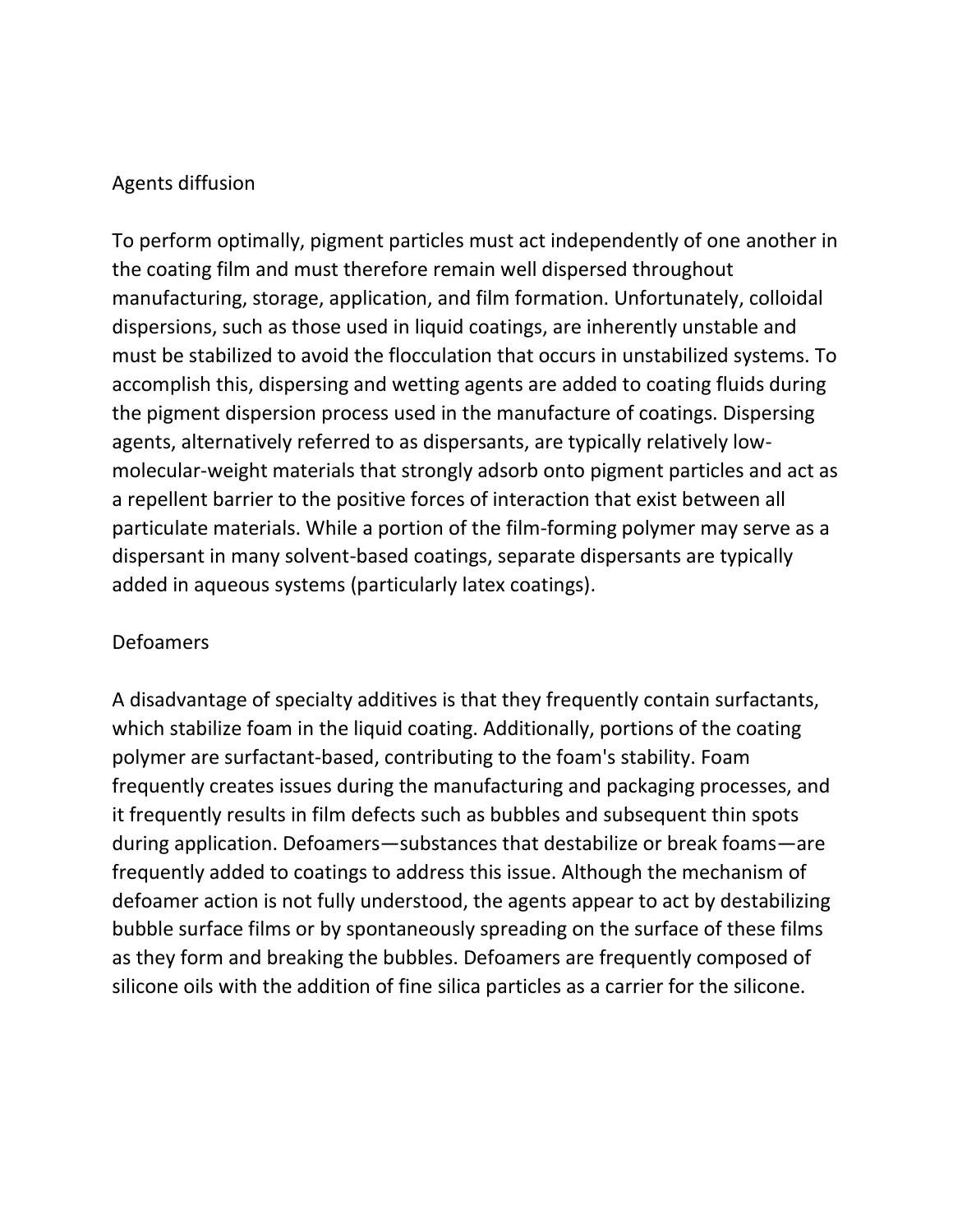# Antifungal, antibacterial, and other specialized additives

Antimicrobial agents are frequently added to aqueous latex coatings to stabilize them for long-term storage. Similarly, latex coatings for exterior architectural applications frequently contain fungicides that aid in the prevention of mildew growth on exterior surfaces. Additionally, the pH of the majority of water-based coatings must be controlled. When coatings are manufactured with hard water, sequestrants (additives that prevent precipitation reactions) such as tetrapotassium pyrophosphate are used to help stabilize the coating. Additives such as ethylene glycol and propylene glycol, the primary ingredients in automobile antifreeze, are used to provide freeze-thaw stability for latex coatings stored in garages in cold climates.

Organic coatings: properties

## Properties of light

Optical properties are one of the primary characteristics of coatings. The major optical properties of coatings are opacity, or the ability to conceal a substrate; color, or the ability to reflect and absorb specific wavelengths of visible light; and gloss, or the ability to act like a mirror when light is reflected directly. These three optical properties are critical for topcoats, and coatings manufacturers closely control them due to the human eye's sensitivity to optical performance. Consumers' primary concerns with automobile paints are color and gloss, while their primary concerns with house paints are opacity and color.

Optical properties are one of the most well-defined and controllable characteristics of coatings. Almost every large retailer who sells paint directly to consumers has a computer-controlled color measurement or color matching system.

Adhesion properties and thermomechanical properties

The way a coating reacts to mechanical and thermal stress is critical to understanding the behavior of the coating film. Hardness, elastic modulus, glass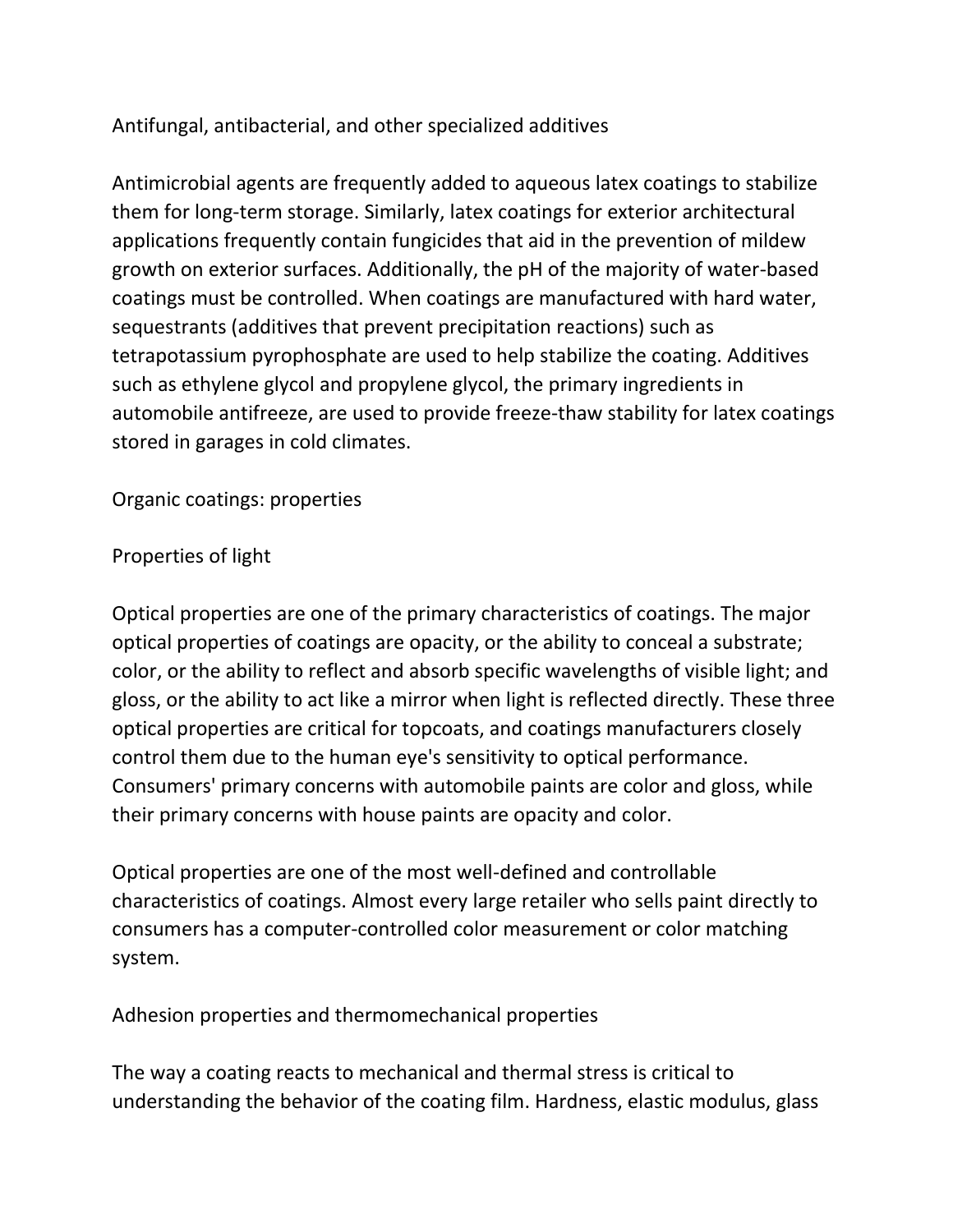transition temperature, toughness, and abrasion resistance are all properties that are frequently considered in this area. Adhesion to substrates is a characteristic of organic coatings that is frequently discussed in detail. Although there are numerous empirical tests for adhesion, such as peel and scribe tests, the mechanisms underlying adhesion remain poorly understood and characterized.

### Resistant to chemicals and corrosion

Numerous substrates, such as metals and composites, have unique mechanical properties but lack inherent chemical or corrosion resistance, necessitating the use of protective coatings in environments containing chemicals or causing corrosion. Coatings provide protection against the environment for bridges, aircraft, pipelines, washing machines, and automobiles, among other things. For instance, coatings are expected to protect automobiles against corrosion and aggressive chemicals for a period of ten years; refrigerators and dishwashers are expected to last even longer. This safeguard is critical to the sales and performance of a large number of products.

#### Durability at the exterior

Exterior durability—that is, the ability of coatings to protect substrates from external exposure—is frequently regarded as a unique performance property. Durability encompasses many of the above-mentioned aspects of chemical and corrosion protection, but is frequently thought to be primarily concerned with resistance to and protection from solar radiation. Numerous natural polymeric substrates, such as wood, and numerous synthetic polymers are susceptible to damage and degradation when exposed to sunlight on a continuous basis. Degradation occurs as a result of radiation in the near-ultraviolet and blue regions of the visible spectrum containing enough energy to break chemical bonds within a variety of polymers. As a result of radiation-induced degradation, a coating's ability to provide chemical and corrosion protection deteriorates as well, resulting in chalking and delamination of the coating. Coatings used on the exterior surfaces of automobiles, road signs, houses, airplanes, and commercial buildings are particularly susceptible to degradation caused by ultraviolet radiation. In each